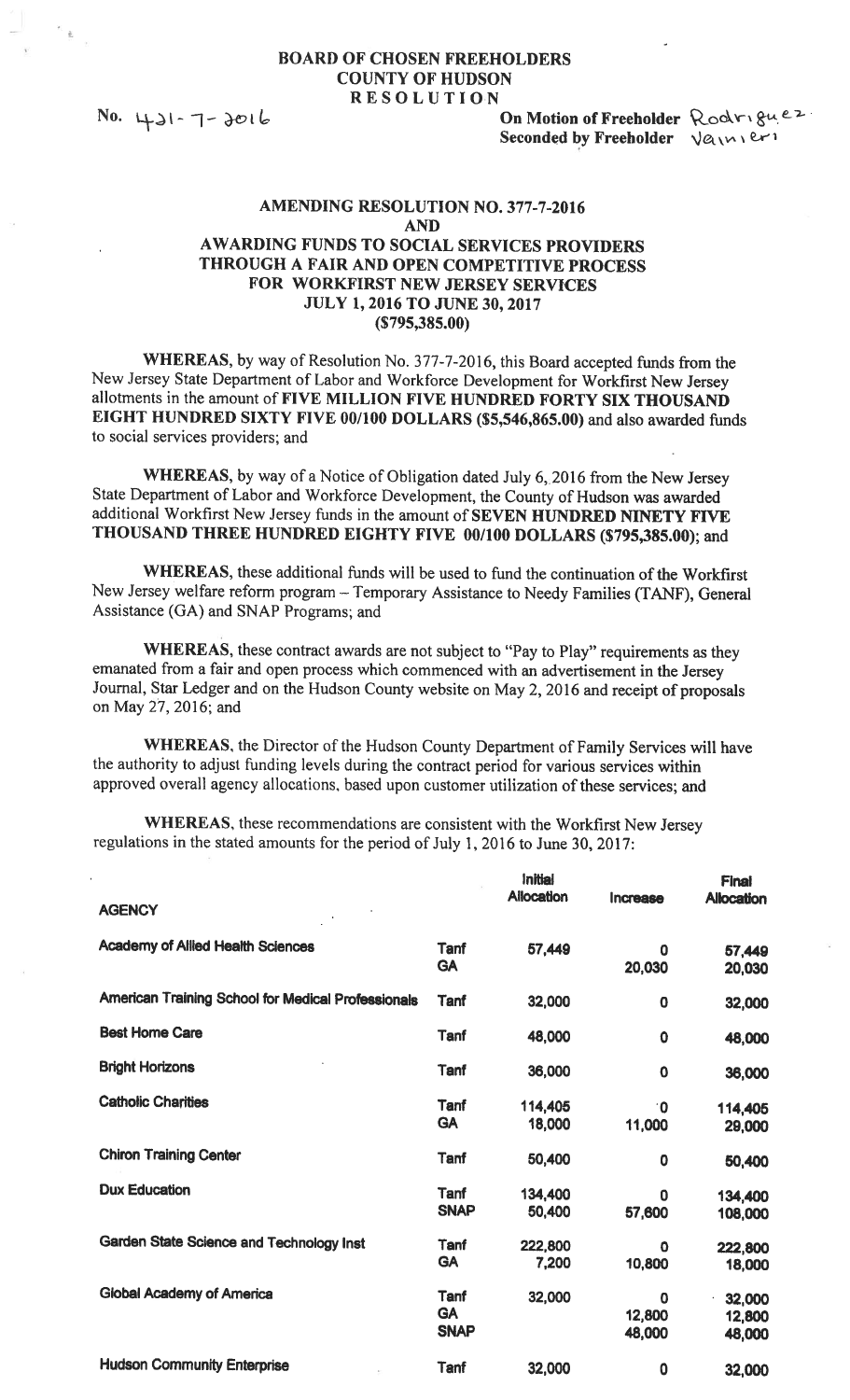| Institute of Science & Technology             | <b>Tanf</b> | 248,800     | $\mathbf 0$ | 248,800   |
|-----------------------------------------------|-------------|-------------|-------------|-----------|
| <b>International Communications Solutions</b> | <b>Tanf</b> | 195,200     | 0           | 195,200   |
|                                               | <b>GA</b>   | 20,807      | 25,600      | 46,407    |
|                                               | <b>SNAP</b> | 31,200      | 88,800      | 120,000   |
| <b>National Career Institute</b>              | Tanf        | 72,000      | 0           | 72,000    |
|                                               | <b>GA</b>   | 43,200      | 32,400      | 75,600    |
| <b>Women Rising</b>                           | <b>Tanf</b> | 44,400      | 0           | 44,400    |
|                                               | <b>SNAP</b> | 26,141      | 62,400      | 88,541    |
| <b>Wordwide Educating Services</b>            | Tanf        | 314,400     | 0           | 314,400   |
|                                               | <b>GA</b>   | 30,515      | 10,685      | 41,200    |
|                                               | <b>SNAP</b> | 31,887      | 88,113      | 120,000   |
| <b>Hudson County Schools Of Technology</b>    | <b>Tanf</b> | 100,000     | $\mathbf 0$ | 100,000   |
| <b>Pre Apprentice Program</b>                 | <b>SNAP</b> | $\mathbf 0$ | 200,000     | 200,000   |
| <b>Total Vendors</b>                          |             | 1,993,604   | 668,228     | 2,661,832 |
| <b>Department of Family Services</b>          |             |             |             |           |
| Administration                                | <b>Tanf</b> | 538,443     | $\mathbf 0$ | 538,443   |
|                                               | <b>GA</b>   | 77,285      | 0           | 77,285    |
|                                               | <b>SNAP</b> | 19,040      | 74,306      | 93,346    |
| <b>Case management</b>                        | Tanf        | 624,719     | 0           | 624,719   |
|                                               | <b>GA</b>   | 207,055     | 0           | 207,055   |
| <b>CWEP</b>                                   | Tanf        | 473,308     | $\mathbf 0$ | 473,308   |
| EEI                                           | <b>Tanf</b> | 147,050     | $\mathbf 0$ | 147,050   |
| <b>Verification</b>                           | <b>Tanf</b> | 85,800      | $\bf{0}$    | 85,800    |
| <b>Summer Program</b>                         | <b>Tanf</b> | 226,000     | 0           | 226,000   |
| <b>CAVP</b>                                   | <b>Tanf</b> | 200,000     | 0           | 200,000   |
| <b>Total Family Services</b>                  |             | 2,598,700   | 74,306      | 2,673,006 |
| <b>Unallocated</b>                            |             | 954,561     | 52,851      | 1,007,412 |
| <b>Total All</b>                              |             | 5,546,865   | 795,385     | 6,342,250 |

WHEREAS, funds in the amount of FIFTY TWO THOUSAND EIGHT HUNDRED FIFTY ONE DOLLARS 00/100 (\$52,851.00) will be unallocated at the present time; and

WHEREAS, total amount of unallocated funds for Workfirst New Jersey finding purposes is now ONE MILLION SEVEN THOUSAND FOUR HUNDRED TWELVE DOLLARS 00/100 (\$1,007,412.00); and

WHEREAS, the Director of Finance and Administration has certified in writing that funds are available for this purpose in Account No. 02-213-401-740-16; and

WHEREAS, these services were acquired pursuant to a competitive process under N.J.S.A. 40A:1 1-4.1; and

WHEREAS, it is advantageous for the County to accept these funds for the above described purpose and said funds will be allocated for contract awards to social services providers for Workfirst New Jersey services.

NOW, THEREFORE, BE IT RESOLVED by the Board of Chosen Freeholders of the County of Hudson that:

- 1, The aforesaid recitals are incorporated therein as though fully set forth at length.
- 2. The Board hereby authorizes the County Executive, Thomas A. DeGise or County Administrator, Abraham Antun or Deputy County Administrator, Laurie Cotter or their lawfully appointed designee, to execute any and all documents and take any and all actions necessary to complete and realize the intent and purpose of this resolution.